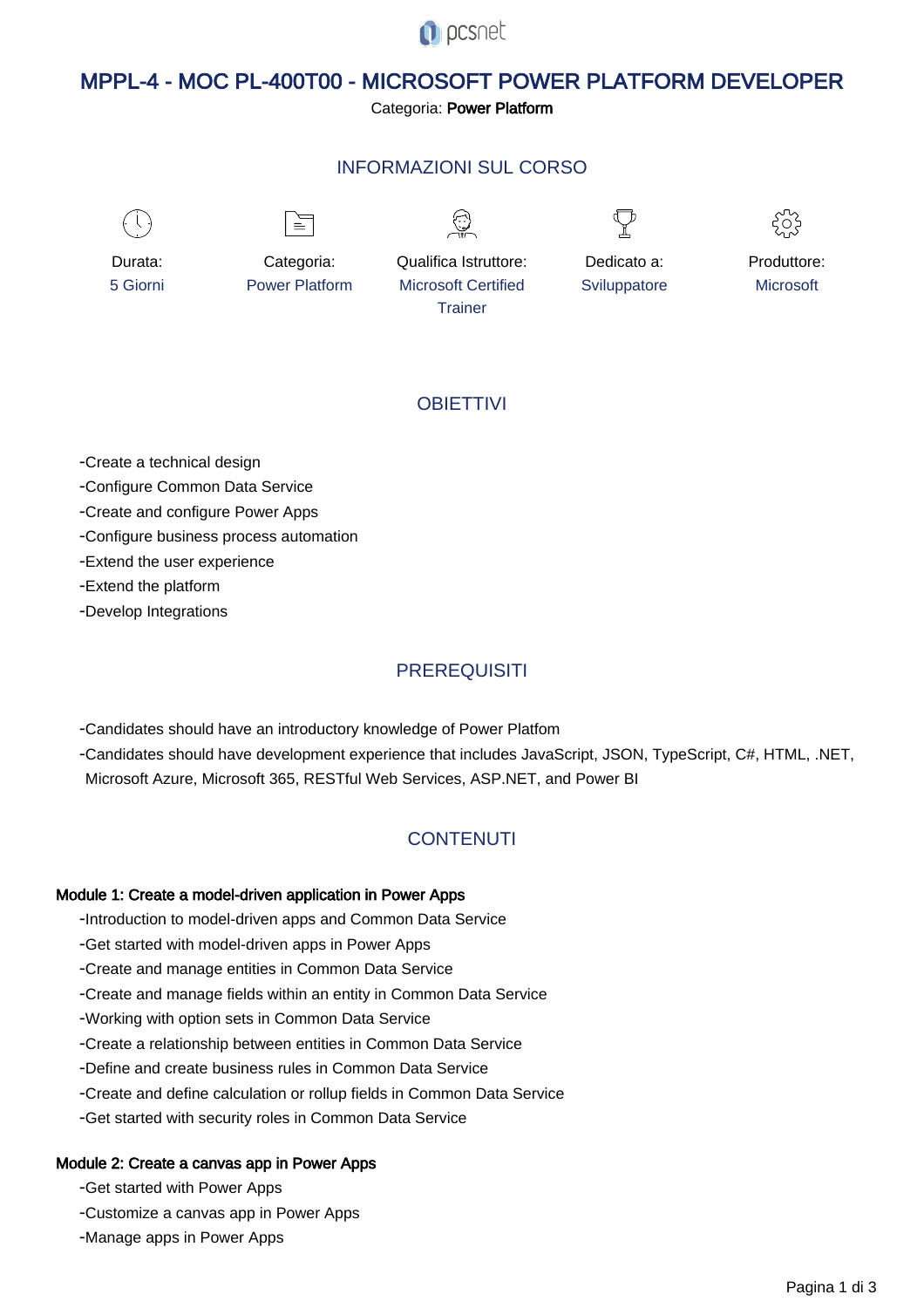

- Navigation in a canvas app in Power Apps
- How to build the UI in a canvas app in Power Apps
- Use and understand Controls in a canvas app in Power Apps
- Document and test your Power Apps application

#### Module 3: Master advance techniques and data options in canvas apps

- Use imperative development techniques for canvas apps in Power Apps
- Author an advanced formula that uses tables, records, and collections in a canvas app in Power Apps
- Perform custom updates in a Power Apps canvas app
- Complete testing and performance checks in a Power Apps canvas app
- Work with relational data in a Power Apps canvas app
- Work with data source limits (delegation limits) in a Power Apps canvas app
- Connecting to other data in a Power Apps canvas app
- Use custom connectors in a Power Apps canvas app

#### Module 4: Automate a business process using Power Automate

- Get started with Power Automate
- Build more complex flows with Power Automate
- Introduction to business process flows in Power Automate
- Create an immersive business process flow in Power Automate
- Understand advanced business process flow concepts in Power Automate
- Introduction to expressions in Power Automate

#### Module 5: Introduction to developing with Power Platform

- Introduction to Power Platform developer resources
- Use developer tools to extend the Power Platform
- Introduction to extending the Microsoft Power Platform

#### Module 6: Extending the Power Platform Common Data Service

- Introduction to Common Data Service for developers - Extend plug-ins

#### Module 7: Extending the Power Platform user experience Model Driven apps

- Introduction to web resources
- Performing common actions with client script
- Automate business process flows with client script

#### Module 8: Create components with Power Apps Component Framework

- Get started with Power Apps component framework
- Build a Power Apps component
- Use advanced features with Power Apps component framework

#### Module 9: Extend Power Apps portals

- Introduction to Power Apps portals
- Access Common Data Service in Power Apps portals
- Extend Power Apps portals
- Build custom Power Apps portals web templates

#### Module 10: Integrate with Power Platform and Common Data Service